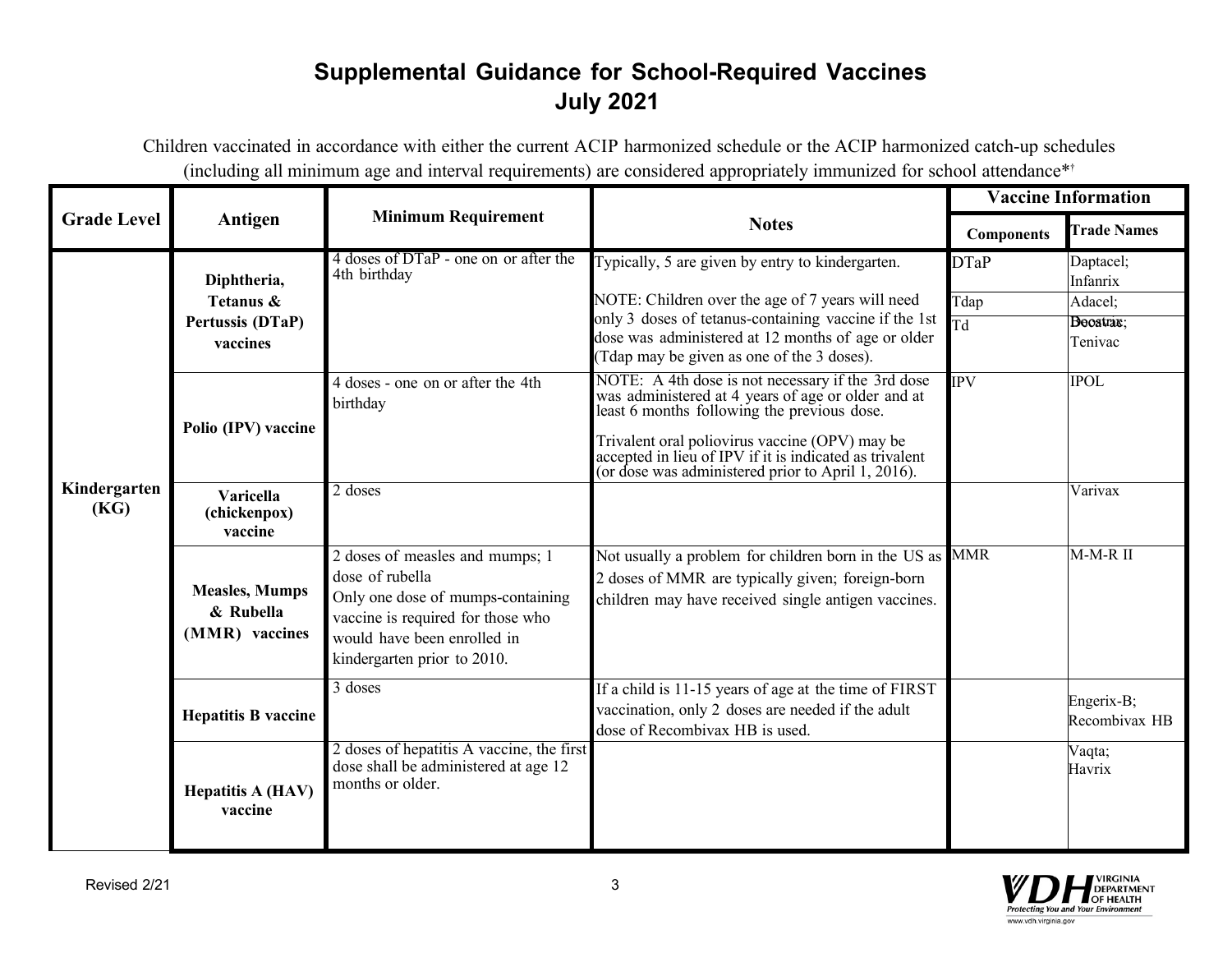## **Supplemental Guidance for School-Required Vaccines July 2021**

|                                                                                                                             |                                                                                                 |                                         |                                                                   | <b>Vaccine Information</b>      |                                 |
|-----------------------------------------------------------------------------------------------------------------------------|-------------------------------------------------------------------------------------------------|-----------------------------------------|-------------------------------------------------------------------|---------------------------------|---------------------------------|
| <b>Grade Level</b>                                                                                                          | Antigen                                                                                         | <b>Minimum Requirement</b>              | <b>Notes</b>                                                      | <b>Components</b>               | <b>Trade Names</b>              |
|                                                                                                                             | <b>Pneumococcal (PCV)</b><br>vaccine                                                            | Not required for kindergarten<br>entry. | Only required for children in day care or head<br>start programs. |                                 | Prevnar 13                      |
| <b>Non-Grade</b><br><b>Specific</b><br>Vaccine<br><b>Information</b><br>$\boldsymbol{\&}$<br>Combination<br><b>Vaccines</b> | <b>Haemophilus</b><br><b>Influenzae Type b (Hib)</b><br>vaccine                                 | Not required for kindergarten<br>entry. | Only required for children in day care or head<br>start programs. |                                 | ActHIB;<br>Hiberix;<br>PedvaxIB |
|                                                                                                                             | Rotavirus vaccine                                                                               | Not required for kindergarten<br>entry. | Only required for children in day care or head<br>start programs. |                                 | RotaTeq;<br>Rotarix             |
|                                                                                                                             |                                                                                                 |                                         |                                                                   | Hepatitis $B + Hib$             | Comvax                          |
|                                                                                                                             |                                                                                                 |                                         |                                                                   | $MMR + Varicella$               | ProQuad<br>(MMRV)               |
|                                                                                                                             | <b>Combination Vaccines</b><br>(contain at least one of the<br>vaccines required for<br>school) |                                         |                                                                   | $DTaP + IPv$                    | Kinrix;<br>Quadracel            |
|                                                                                                                             |                                                                                                 |                                         |                                                                   | $DTaP +$<br>Hepatitis $B + IPV$ | Pediarix                        |
|                                                                                                                             |                                                                                                 |                                         |                                                                   | $DTaP + IPv + Hib$              | Pentacel                        |
|                                                                                                                             |                                                                                                 |                                         |                                                                   | $DTaP+IPV+Hib$<br>+Hepatitis B  | Vaxelis                         |
|                                                                                                                             |                                                                                                 |                                         |                                                                   |                                 |                                 |